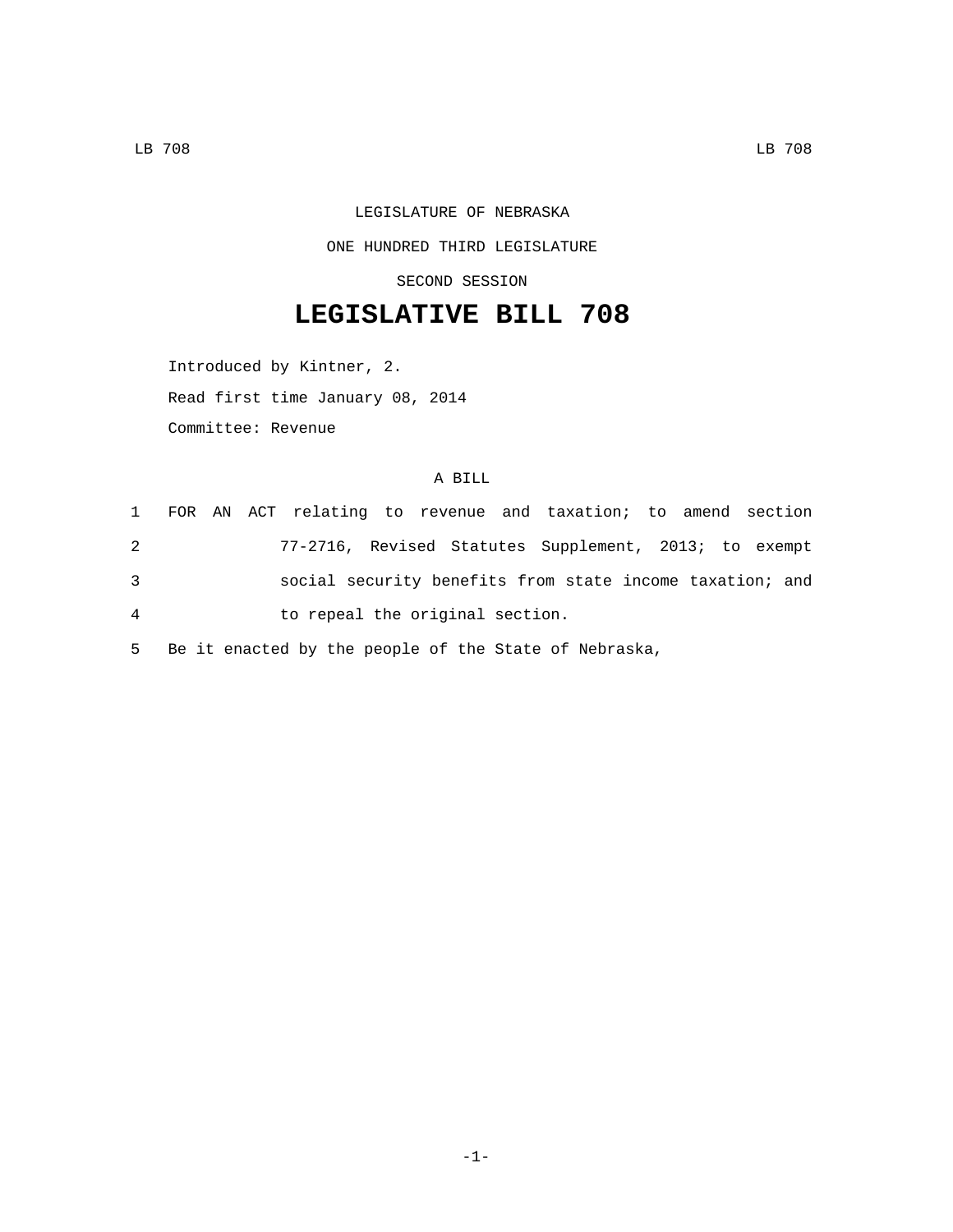Section 1. Section 77-2716, Revised Statutes Supplement, 2 2013, is amended to read:

 77-2716 (1) The following adjustments to federal adjusted gross income or, for corporations and fiduciaries, federal taxable income shall be made for interest or dividends received:

 (a) There shall be subtracted interest or dividends received by the owner of obligations of the United States and its territories and possessions or of any authority, commission, or instrumentality of the United States to the extent includable in gross income for federal income tax purposes but exempt from state 11 income taxes under the laws of the United States;

 (b) There shall be subtracted that portion of the total dividends and other income received from a regulated investment company which is attributable to obligations described in subdivision (a) of this subsection as reported to the recipient by the regulated 16 investment company;

 (c) There shall be added interest or dividends received by the owner of obligations of the District of Columbia, other states of the United States, or their political subdivisions, authorities, commissions, or instrumentalities to the extent excluded in the computation of gross income for federal income tax purposes except that such interest or dividends shall not be added if received by a corporation which is a regulated investment company;

 (d) There shall be added that portion of the total dividends and other income received from a regulated investment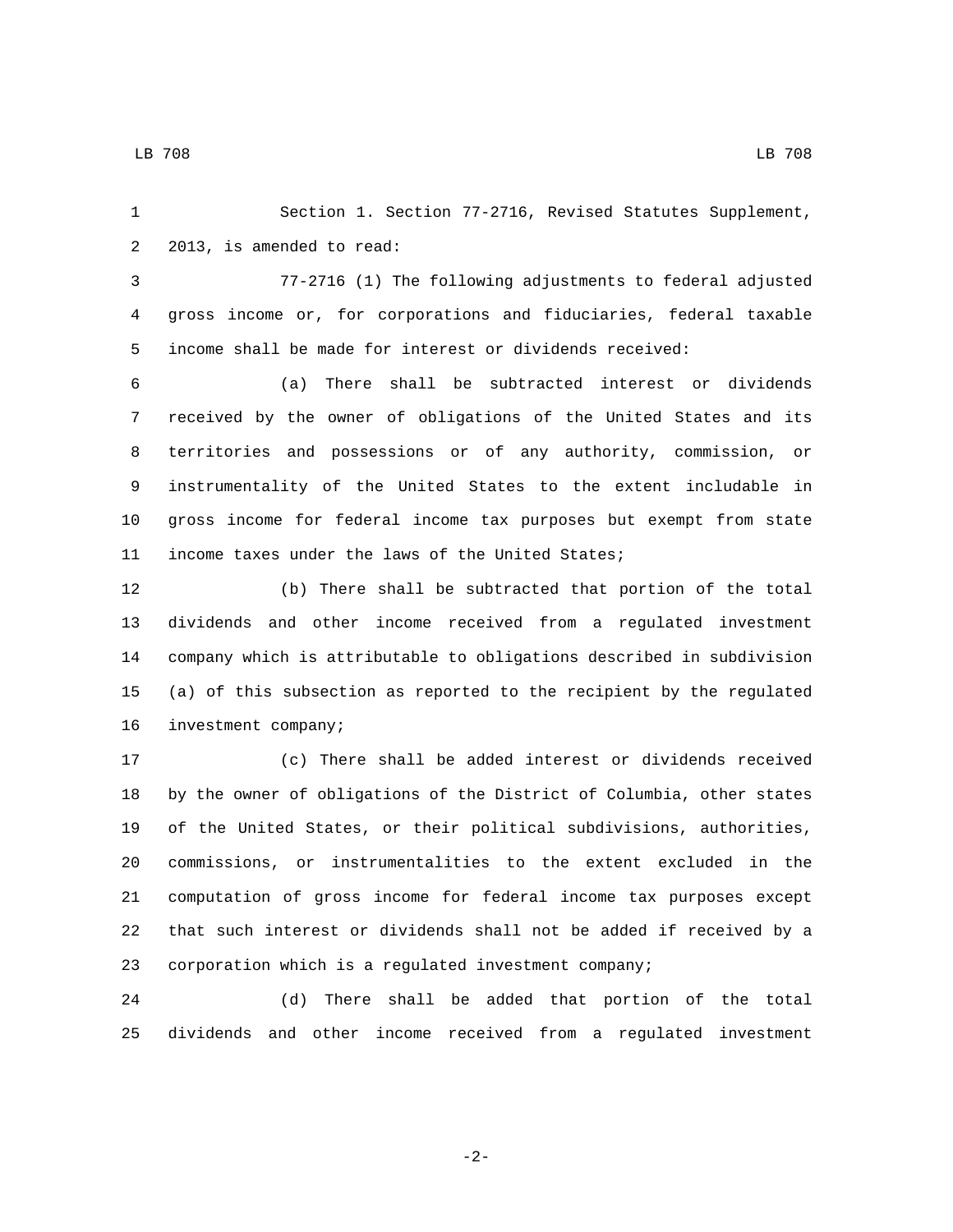company which is attributable to obligations described in subdivision (c) of this subsection and excluded for federal income tax purposes as reported to the recipient by the regulated investment company; and (e)(i) Any amount subtracted under this subsection shall be reduced by any interest on indebtedness incurred to carry the obligations or securities described in this subsection or the investment in the regulated investment company and by any expenses incurred in the production of interest or dividend income described in this subsection to the extent that such expenses, including amortizable bond premiums, are deductible in determining federal 11 taxable income.

 (ii) Any amount added under this subsection shall be reduced by any expenses incurred in the production of such income to the extent disallowed in the computation of federal taxable income.

 (2) There shall be allowed a net operating loss derived from or connected with Nebraska sources computed under rules and regulations adopted and promulgated by the Tax Commissioner consistent, to the extent possible under the Nebraska Revenue Act of 1967, with the laws of the United States. For a resident individual, estate, or trust, the net operating loss computed on the federal income tax return shall be adjusted by the modifications contained in this section. For a nonresident individual, estate, or trust or for a partial-year resident individual, the net operating loss computed on the federal return shall be adjusted by the modifications contained in this section and any carryovers or carrybacks shall be limited to

-3-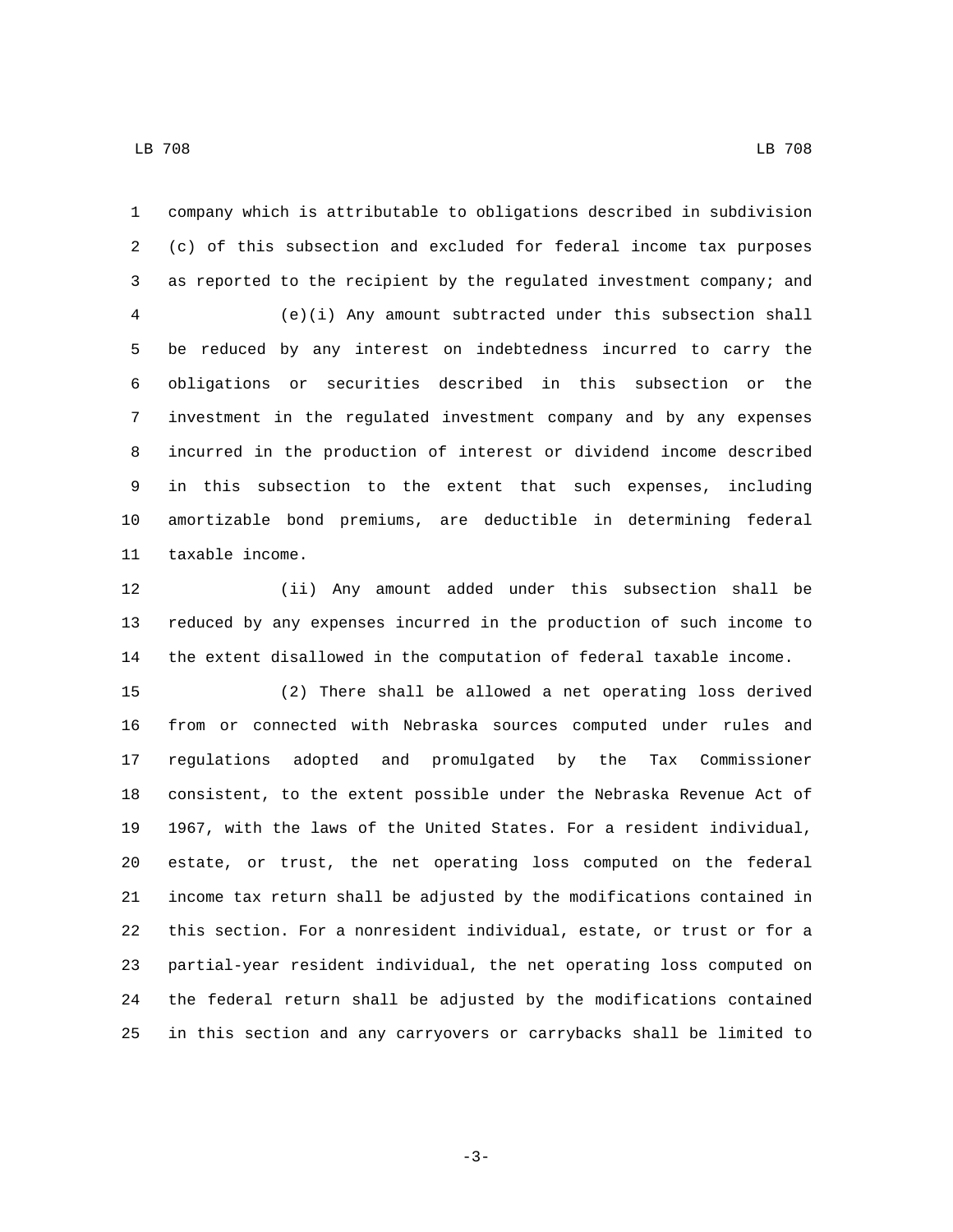the portion of the loss derived from or connected with Nebraska 2 sources.

 (3) There shall be subtracted from federal adjusted gross income for all taxable years beginning on or after January 1, 1987, the amount of any state income tax refund to the extent such refund was deducted under the Internal Revenue Code, was not allowed in the computation of the tax due under the Nebraska Revenue Act of 1967, 8 and is included in federal adjusted gross income.

 (4) Federal adjusted gross income, or, for a fiduciary, federal taxable income shall be modified to exclude the portion of the income or loss received from a small business corporation with an election in effect under subchapter S of the Internal Revenue Code or from a limited liability company organized pursuant to the Nebraska Uniform Limited Liability Company Act that is not derived from or connected with Nebraska sources as determined in section 77-2734.01.

 (5) There shall be subtracted from federal adjusted gross income or, for corporations and fiduciaries, federal taxable income dividends received or deemed to be received from corporations which 19 are not subject to the Internal Revenue Code.

 (6) There shall be subtracted from federal taxable income a portion of the income earned by a corporation subject to the Internal Revenue Code of 1986 that is actually taxed by a foreign country or one of its political subdivisions at a rate in excess of the maximum federal tax rate for corporations. The taxpayer may make the computation for each foreign country or for groups of foreign

-4-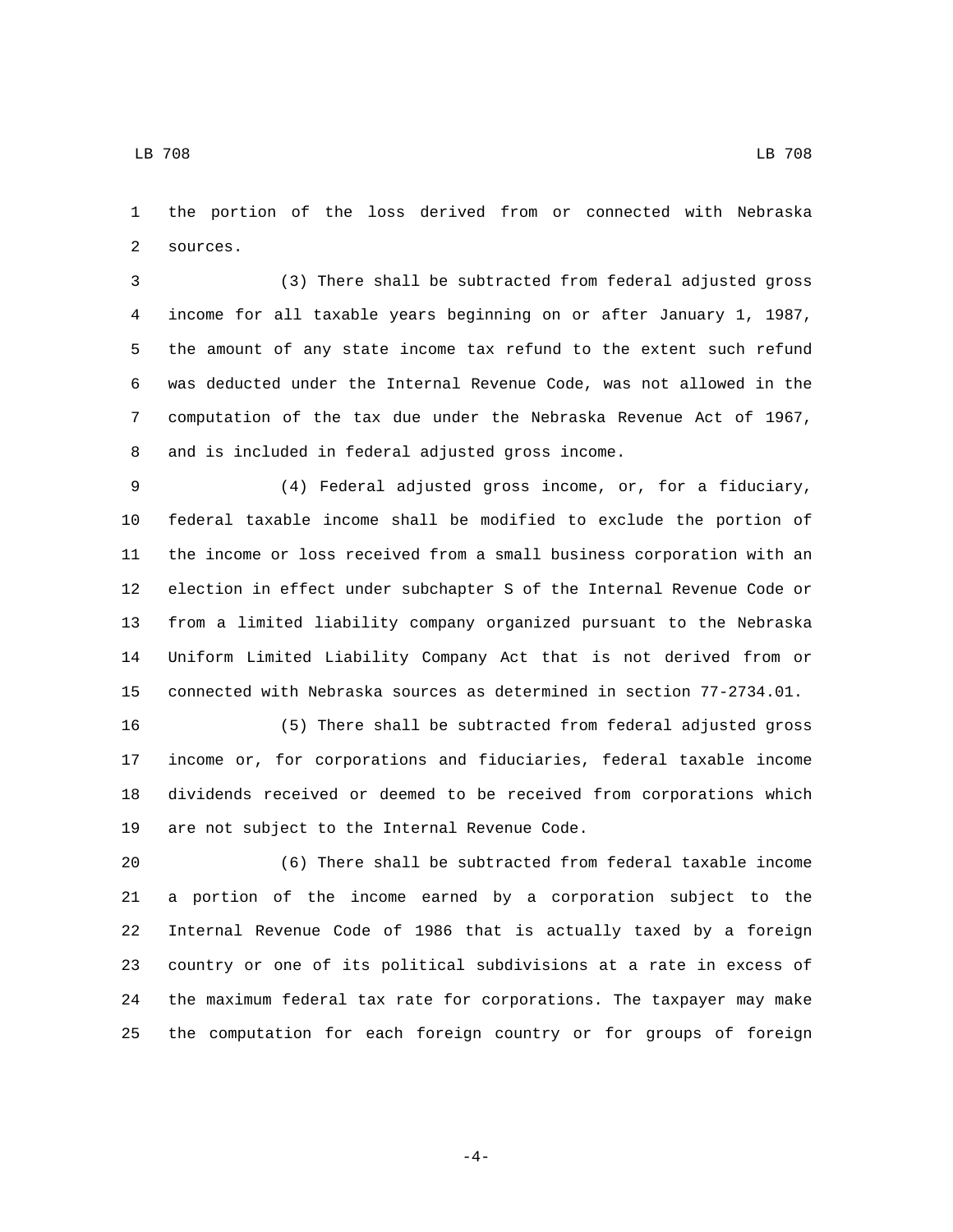countries. The portion of the taxes that may be deducted shall be 2 computed in the following manner:

 (a) The amount of federal taxable income from operations within a foreign taxing jurisdiction shall be reduced by the amount of taxes actually paid to the foreign jurisdiction that are not deductible solely because the foreign tax credit was elected on the 7 federal income tax return;

 (b) The amount of after-tax income shall be divided by one minus the maximum tax rate for corporations in the Internal 10 Revenue Code; and

 (c) The result of the calculation in subdivision (b) of this subsection shall be subtracted from the amount of federal taxable income used in subdivision (a) of this subsection. The result of such calculation, if greater than zero, shall be subtracted from 15 federal taxable income.

 (7) Federal adjusted gross income shall be modified to exclude any amount repaid by the taxpayer for which a reduction in federal tax is allowed under section 1341(a)(5) of the Internal 19 Revenue Code.

 (8)(a) Federal adjusted gross income or, for corporations and fiduciaries, federal taxable income shall be reduced, to the extent included, by income from interest, earnings, and state contributions received from the Nebraska educational savings plan 24 trust created in sections 85-1801 to 85-1814.

(b) Federal adjusted gross income or, for corporations

-5-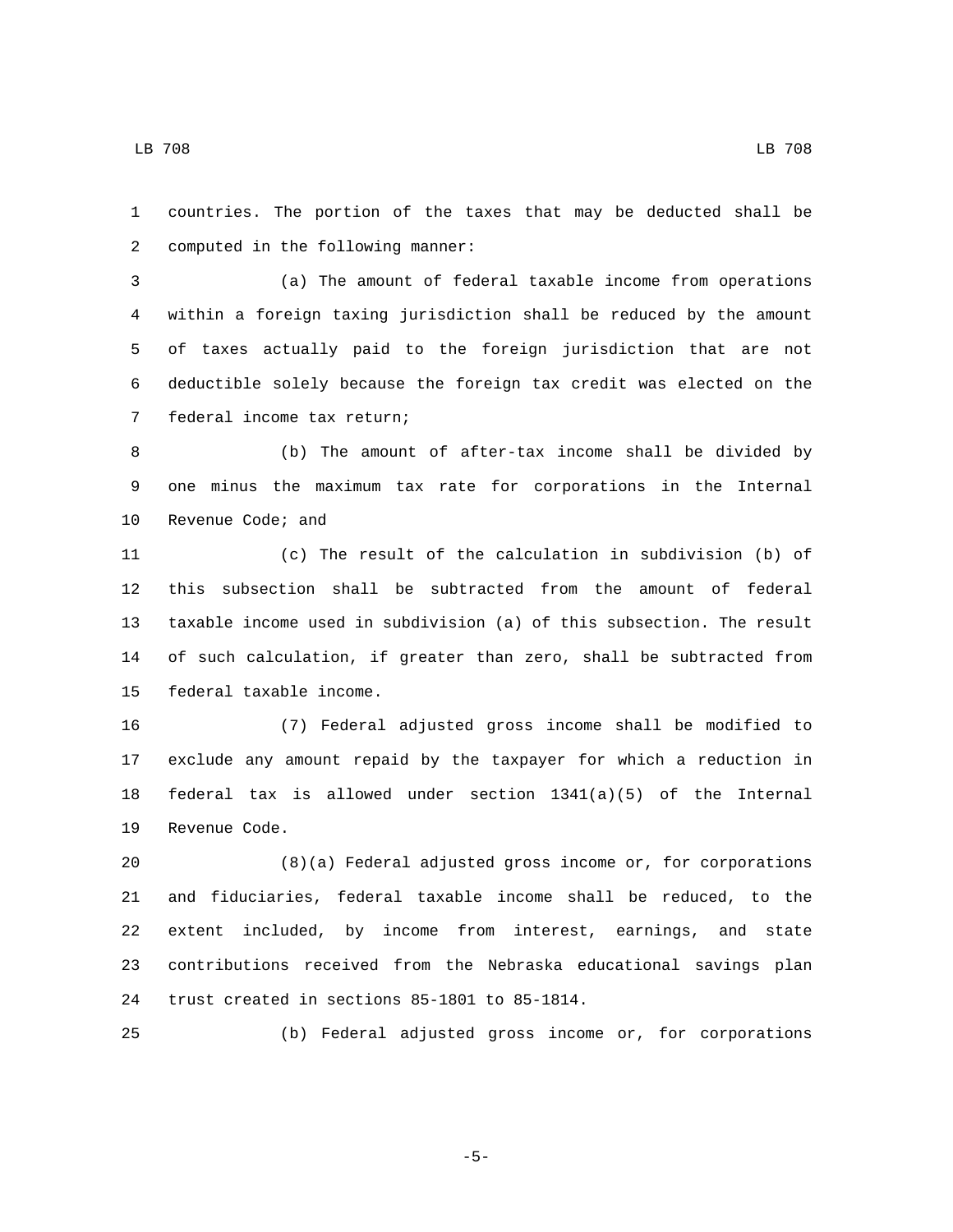and fiduciaries, federal taxable income shall be reduced by any contributions as a participant in the Nebraska educational savings plan trust, to the extent not deducted for federal income tax purposes, but not to exceed five thousand dollars per married filing separate return or ten thousand dollars for any other return. With respect to a qualified rollover within the meaning of section 529 of the Internal Revenue Code from another state's plan, any interest, earnings, and state contributions received from the other state's educational savings plan which is qualified under section 529 of the code shall qualify for the reduction provided in this subdivision. For contributions by a custodian of a custodial account including rollovers from another custodial account, the reduction shall only apply to funds added to the custodial account after January 1, 2014.

 (c) Federal adjusted gross income or, for corporations and fiduciaries, federal taxable income shall be increased by the amount resulting from the cancellation of a participation agreement refunded to the taxpayer as a participant in the Nebraska educational savings plan trust to the extent previously deducted as a 19 contribution to the trust.

 (9)(a) For income tax returns filed after September 10, 2001, for taxable years beginning or deemed to begin before January 1, 2006, under the Internal Revenue Code of 1986, as amended, federal adjusted gross income or, for corporations and fiduciaries, federal taxable income shall be increased by eighty-five percent of any amount of any federal bonus depreciation received under the federal

-6-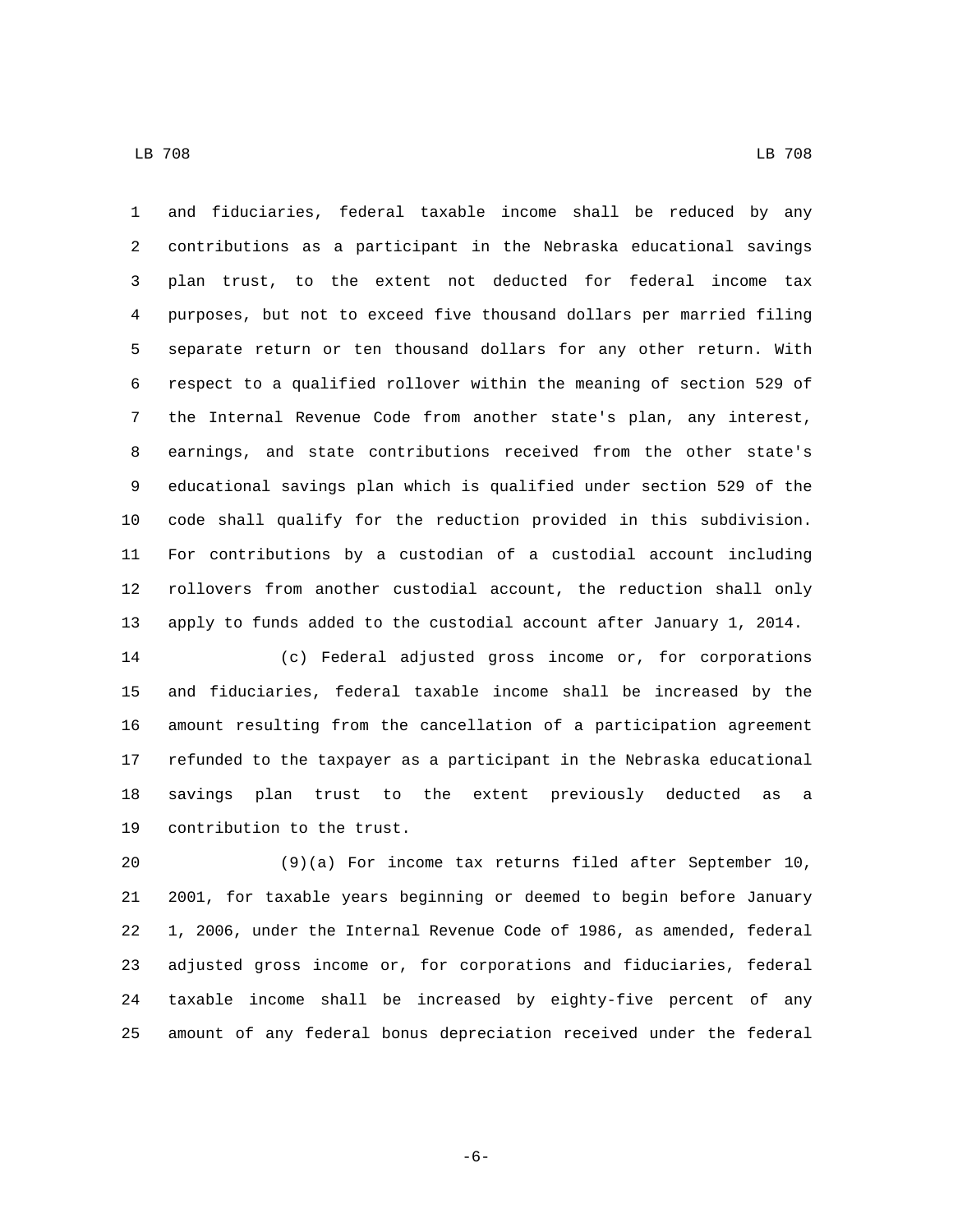Job Creation and Worker Assistance Act of 2002 or the federal Jobs and Growth Tax Act of 2003, under section 168(k) or section 1400L of the Internal Revenue Code of 1986, as amended, for assets placed in service after September 10, 2001, and before December 31, 2005.

 (b) For a partnership, limited liability company, cooperative, including any cooperative exempt from income taxes under section 521 of the Internal Revenue Code of 1986, as amended, limited cooperative association, subchapter S corporation, or joint venture, the increase shall be distributed to the partners, members, shareholders, patrons, or beneficiaries in the same manner as income is distributed for use against their income tax liabilities.

 (c) For a corporation with a unitary business having activity both inside and outside the state, the increase shall be apportioned to Nebraska in the same manner as income is apportioned 15 to the state by section 77-2734.05.

 (d) The amount of bonus depreciation added to federal adjusted gross income or, for corporations and fiduciaries, federal taxable income by this subsection shall be subtracted in a later taxable year. Twenty percent of the total amount of bonus depreciation added back by this subsection for tax years beginning or deemed to begin before January 1, 2003, under the Internal Revenue Code of 1986, as amended, may be subtracted in the first taxable year beginning or deemed to begin on or after January 1, 2005, under the Internal Revenue Code of 1986, as amended, and twenty percent in each of the next four following taxable years. Twenty percent of the total

-7-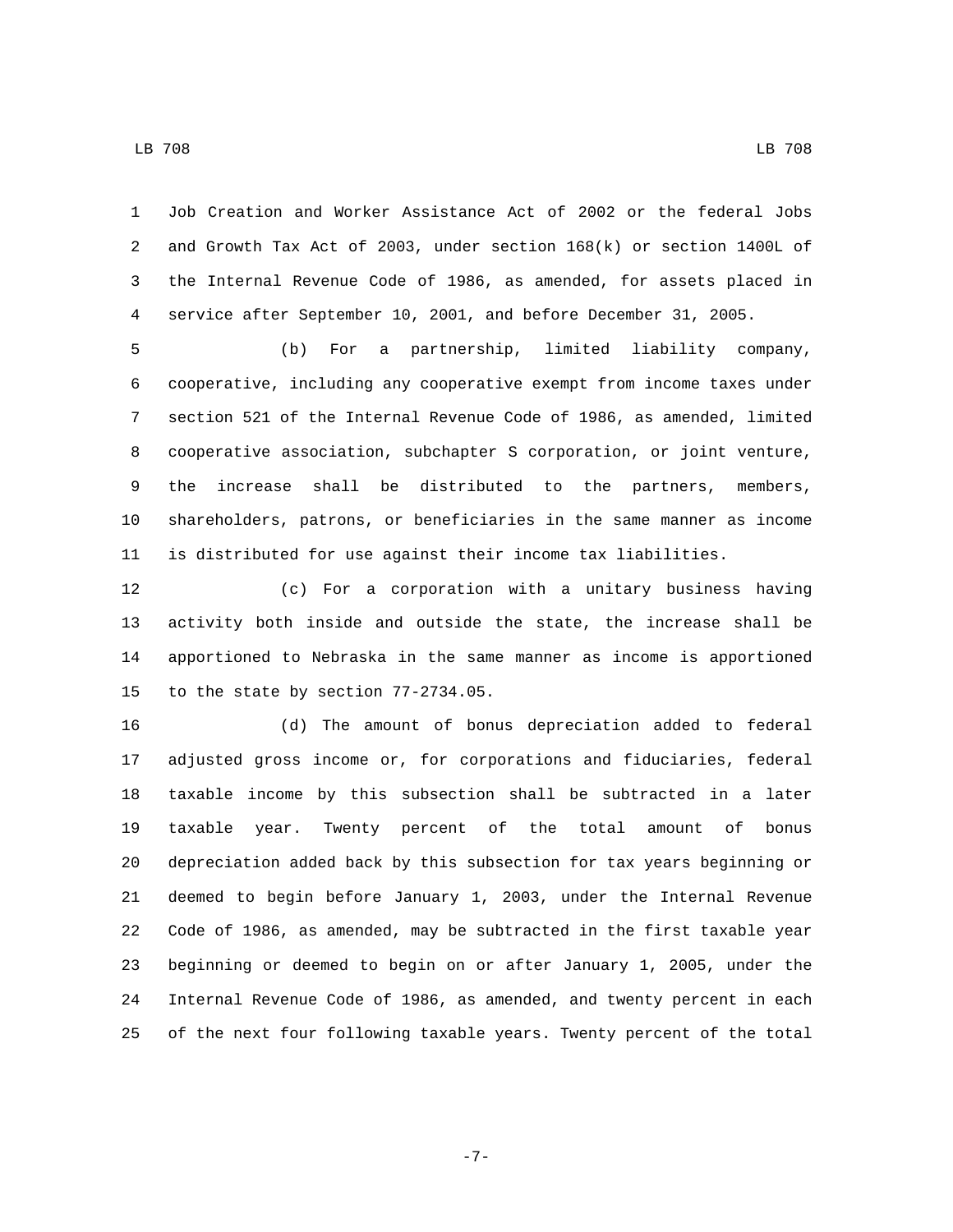amount of bonus depreciation added back by this subsection for tax years beginning or deemed to begin on or after January 1, 2003, may be subtracted in the first taxable year beginning or deemed to begin on or after January 1, 2006, under the Internal Revenue Code of 1986, as amended, and twenty percent in each of the next four following 6 taxable years.

 (10) For taxable years beginning or deemed to begin on or after January 1, 2003, and before January 1, 2006, under the Internal Revenue Code of 1986, as amended, federal adjusted gross income or, for corporations and fiduciaries, federal taxable income shall be increased by the amount of any capital investment that is expensed under section 179 of the Internal Revenue Code of 1986, as amended, that is in excess of twenty-five thousand dollars that is allowed under the federal Jobs and Growth Tax Act of 2003. Twenty percent of the total amount of expensing added back by this subsection for tax years beginning or deemed to begin on or after January 1, 2003, may be subtracted in the first taxable year beginning or deemed to begin on or after January 1, 2006, under the Internal Revenue Code of 1986, as amended, and twenty percent in each of the next four following tax 20 years.

 (11)(a) Federal adjusted gross income shall be reduced by contributions, up to two thousand dollars per married filing jointly return or one thousand dollars for any other return, and any investment earnings made as a participant in the Nebraska long-term care savings plan under the Long-Term Care Savings Plan Act, to the

-8-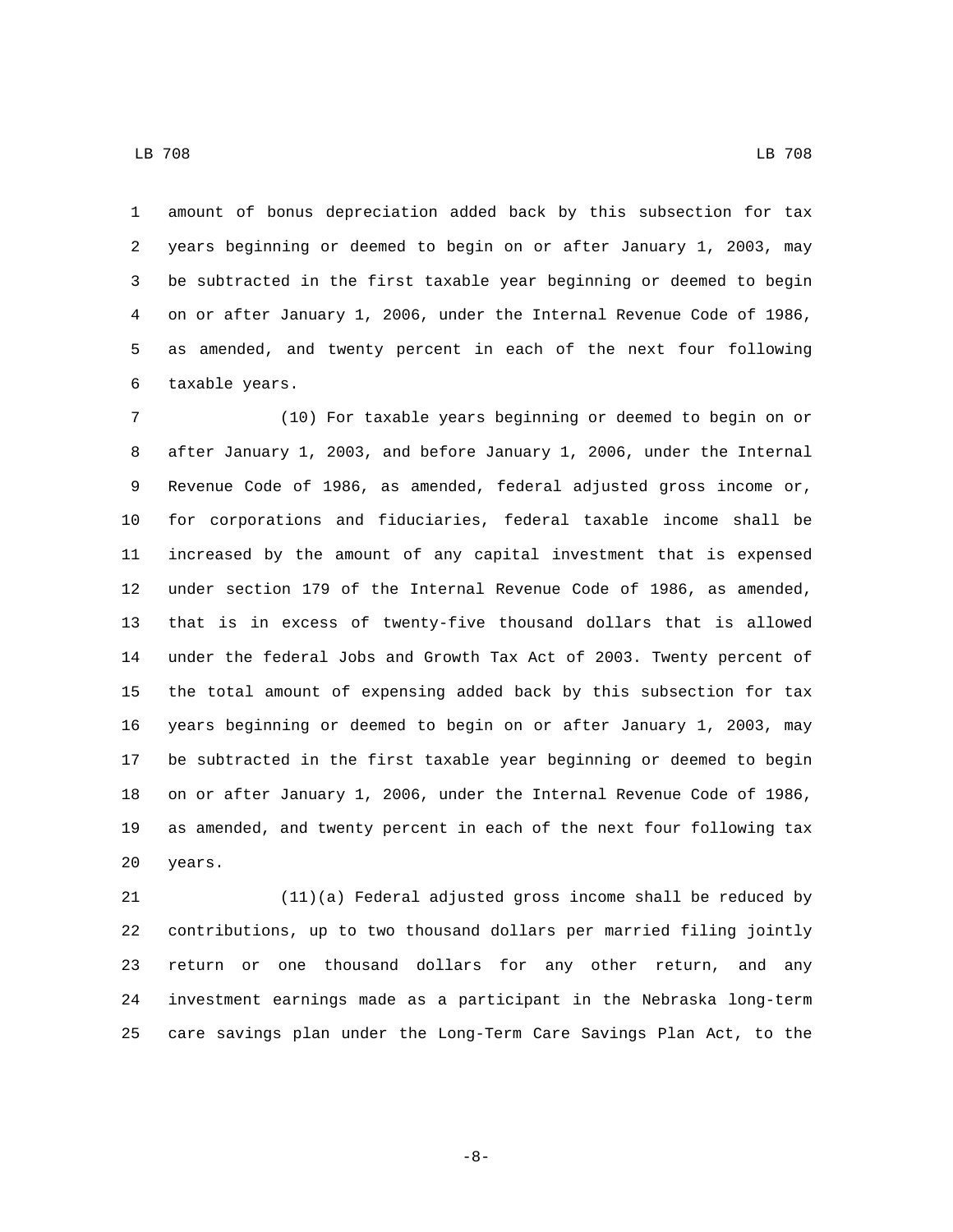extent not deducted for federal income tax purposes.

 (b) Federal adjusted gross income shall be increased by the withdrawals made as a participant in the Nebraska long-term care savings plan under the act by a person who is not a qualified individual or for any reason other than transfer of funds to a spouse, long-term care expenses, long-term care insurance premiums, or death of the participant, including withdrawals made by reason of cancellation of the participation agreement or termination of the plan, to the extent previously deducted as a contribution or as 10 investment earnings.

 (12) There shall be added to federal adjusted gross income for individuals, estates, and trusts any amount taken as a credit for franchise tax paid by a financial institution under sections 77-3801 to 77-3807 as allowed by subsection (5) of section 15 77-2715.07.

 (13) For taxable years beginning or deemed to begin on or after January 1, 2015, under the Internal Revenue Code of 1986, as amended, federal adjusted gross income shall be reduced by the amount received as benefits under the federal Social Security Act which are included in the federal adjusted gross income. The reduction to federal adjusted gross income provided in this subsection shall not be allowed if federal adjusted gross income exceeds:

```
23 (a) For married persons filing jointly, two hundred fifty
24 thousand dollars; or
25 (b) For all other taxpayers, one hundred twenty-five
```